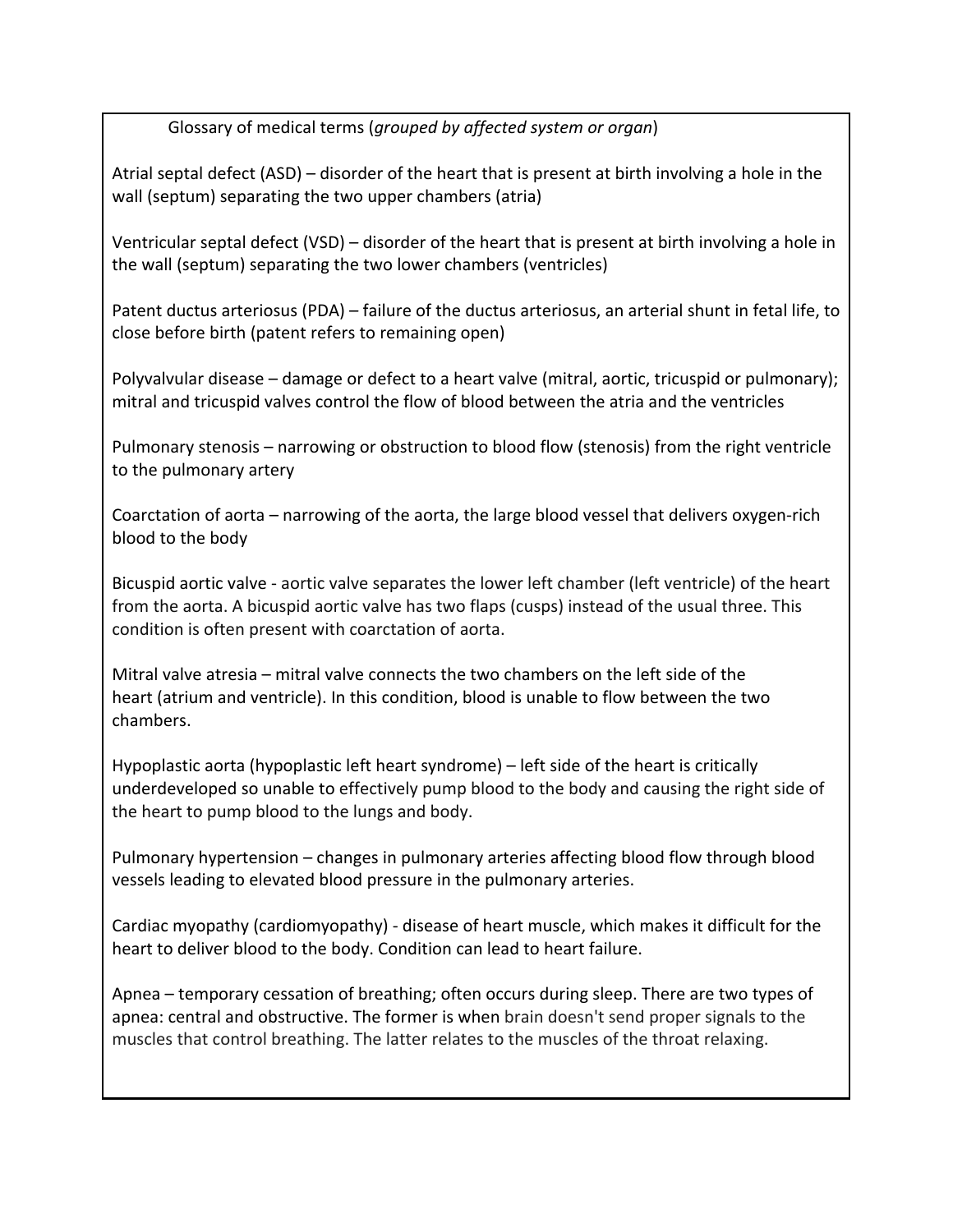Laryngomalacia  $-$  softening of the tissues of the larynx (voice box) above the vocal cords. This is the most common cause of stridor (noisy breathing) in infants. Some infants struggle with breathing and eating when diagnosed with this condition.

Tracheobronchomalacia – condition characterized by flaccidity (low tone, floppiness) of the tracheal support cartilage, which can lead to tracheal collapse

Esophageal atresia – condition in which upper esophagus (tube that leads from the throat to the stomach) ends and does not connect with the lower esophagus and stomach. Most infants with this condition also have tracheoesophageal fistula (see below).

Tracheoesophageal fistula - abnormal connection (fistula) between the esophagus and the trachea (tube that leads from the throat to the windpipe and lungs)

Cyanosis – bluish tint to the skin due to less than optimal oxygenation of red blood cells

Occipital bone – bone that forms the back and base of the skull, and through which the spinal cord passes; malformation can impact brain development

Palprebral fissures – opening between eyelids; may be smaller than expected, up slanted or down slanted

Hypoplastic orbital ridges  $-$  underdevelopment of brow ridge (forms the separation between the forehead portion and the roof of the eye sockets)

Strabismus – condition in which eyes do not properly align with each other (crossed eyes)

Amblyopia - vision in one eye is reduced because the eye and the brain are not working together properly because the brain is favoring the other (lazy eye)

Enophthalmos – posterior displacement of the eye into the orbit; exophthalmos is the term for the anterior displacement of the eye)

Microphthalmia (microphthalmos)  $-$  disorder of the eye in which one (unilateral microphthalmia) or both (bilateral microphthalmia) eyes are abnormally small and have one or more anatomic malformation(s)

Anophthalmia - absence of one or both eyes; both the globe (eye) and the ocular tissue are missing from the orbit (socket)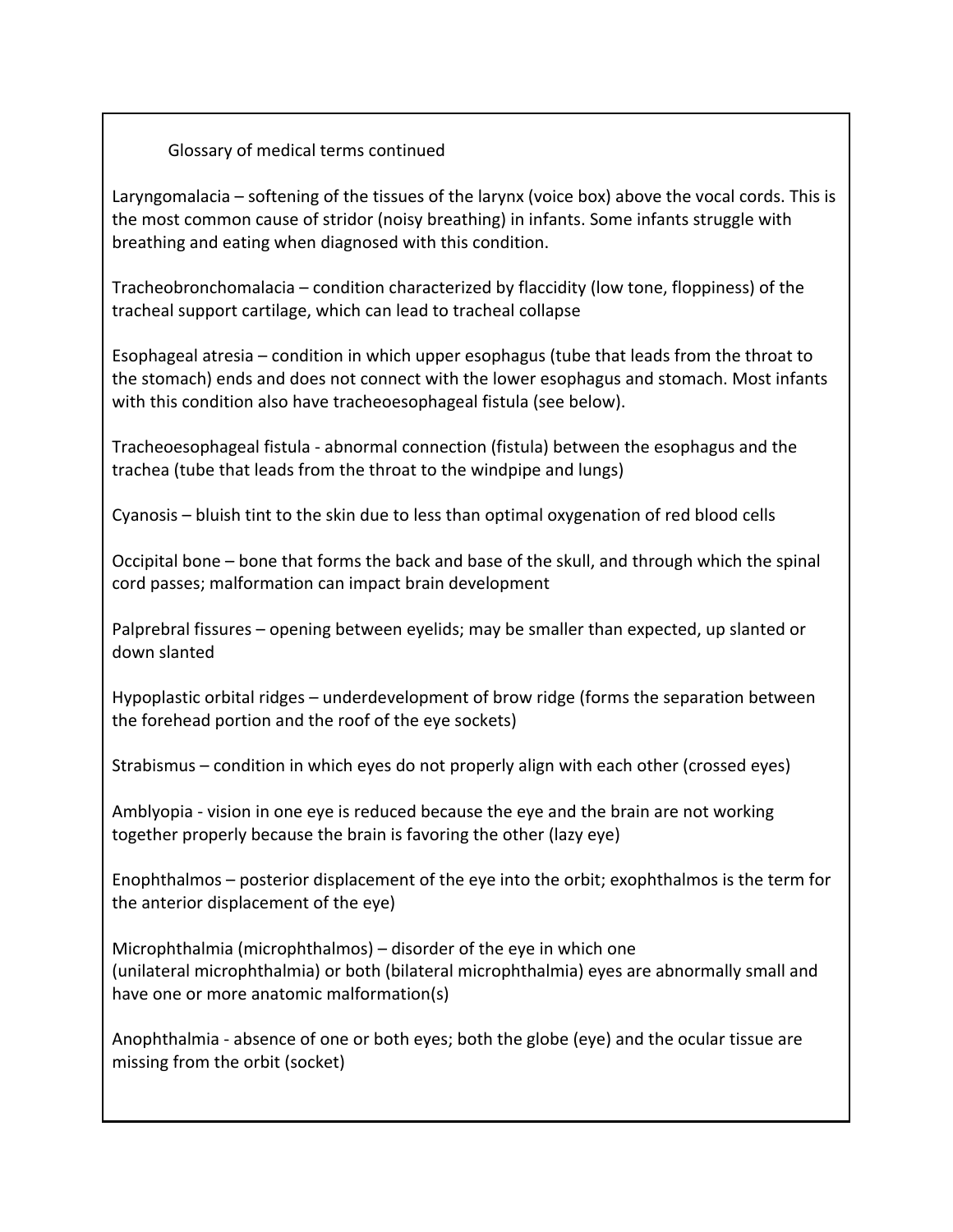Philtrum – vertical groove in the middle of the upper lip; concern if it is flattened or smooth

Bulbous  $nose$  – rounded, pear shaped nose Hypertelorism - increased distance between two organs or bodily parts, usually referring to an increased distance between the orbits (eyes)

Dandy Walker malformation – a brain malformation of the cerebellum affecting movement and coordination 

Corpus callosum – bundle of nerve fibers joining the two hemispheres of the brain; may be partial or complete absence of corpus callosum affecting communication between hemispheres

Ventriculomegaly - brain condition that occurs when the lateral ventricles become dilated, fluid filled structures (lateral ventricles) in the brain are too large

Hydrocephaly  $-$  accumulation of cerebrospinal fluid (CSF) within the brain, typically causes increased pressure inside in the brain. May need placement of a shunt to drain the excess fluid.

Microcephaly – neurological condition in which an infant's head is significantly smaller than the heads of other children of the same age; often due to abnormal brain development

Holoprosencephaly  $-$  disorder caused by the failure of the prosencephalon (embryonic forebrain) to sufficiently divide into the double lobes of the cerebral hemispheres resulting in a single-lobed brain structure and severe skull and facial defects

Choroid plexus cysts – cysts that occur within choroid plexus of the brain (middle part of the fetal brain with spaces called ventricles with a spongy layer of cells and blood); often resolve before birth.

Omphalocele – birth defect of the abdominal wall in which intestines, liver, or other organs are outside of the belly through the umbilical cord (belly button). The organ(s) is (are) covered in a thin, nearly transparent sac. Surgery is required to return the organ(s) inside the body.

Aspiration – entry of secretions, liquids etc. into the larynx (voice box) and lower respiratory tract (from the trachea to the lungs); can be difficult to expel and lead to aspiration pneumonia and/or restrictions on oral intake

Dysphagia – difficulty in swallowing liquids or food items caused by a malformation or other defect of the throat or esophagus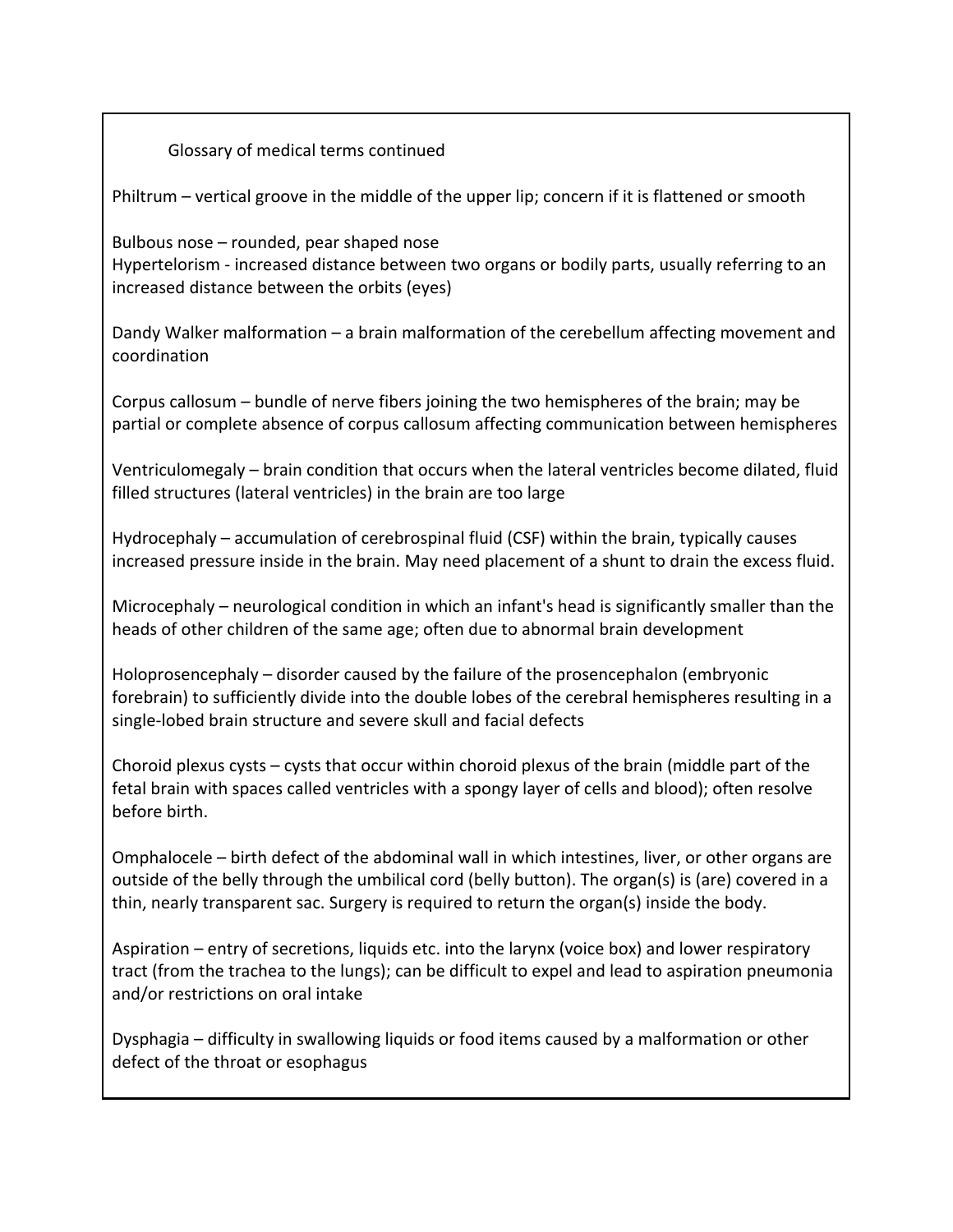Reflux – stomach acid or bile flows from the stomach into the esophagus and irritates the stomach lining causing discomfort or pain. May require medication and/or restrictions on intake. Referred to as gastroesophageal reflux disease if occurs more than twice a week.

Micrognathia – condition in which the jaw is undersized, associated with a variety of craniofacial conditions and may interfere with breathing and/or feeding. Surgery can correct this condition.

Cystic hygroma – cyst or group of cysts most commonly found in the neck ("webbed" neck) and armpits; believed to be caused by an error in the development of lymph sacs and lymph vessels as the baby develops during pregnancy. Treatment can be non-surgical or surgical removal.

Hydrops – severe swelling (edema) in an unborn baby or a newborn baby; considered lifethreatening

Meckel's diverticulum – abnormal pouch or bulge in the intestine present from birth; treatment is needed if there is bleeding via a laparoscopic procedure or abdominal surgery

Diaphragmatic hernia – birth defect in which there is an abnormal opening in the diaphragm (muscle between the chest and abdomen that assists with breathing). The opening allows part of the organs from the abdominal area to move into the chest cavity near the lungs. Treatment usually requires surgery.

Anorectal atresia (imperforate anus) – absence of an opening at the bottom end of the intestinal anus; opening is either not present or it is in the wrong place. Requires immediate treatment after birth.

Radial aplasia – congenital defect which affects the formation of the radius bone in the arm. Radius is the lateral bone which connects to the wrist via the carpal bones. This condition manifests with either a short or absent radius bone in one or both arm(s) (unilateral, bilateral). Radial aplasia also results in the thumb being either partly formed or completely absent from one or both hands.

Polydactyly – additional digits on hand(s) or foot/feet

Syndactyly  $-$  two or more digits are fused together

Hydronephrosis – swelling of kidney due to build-up of urine; urine cannot drain out from the kidney to the bladder from a blockage or obstruction. Can affect one or both kidneys.